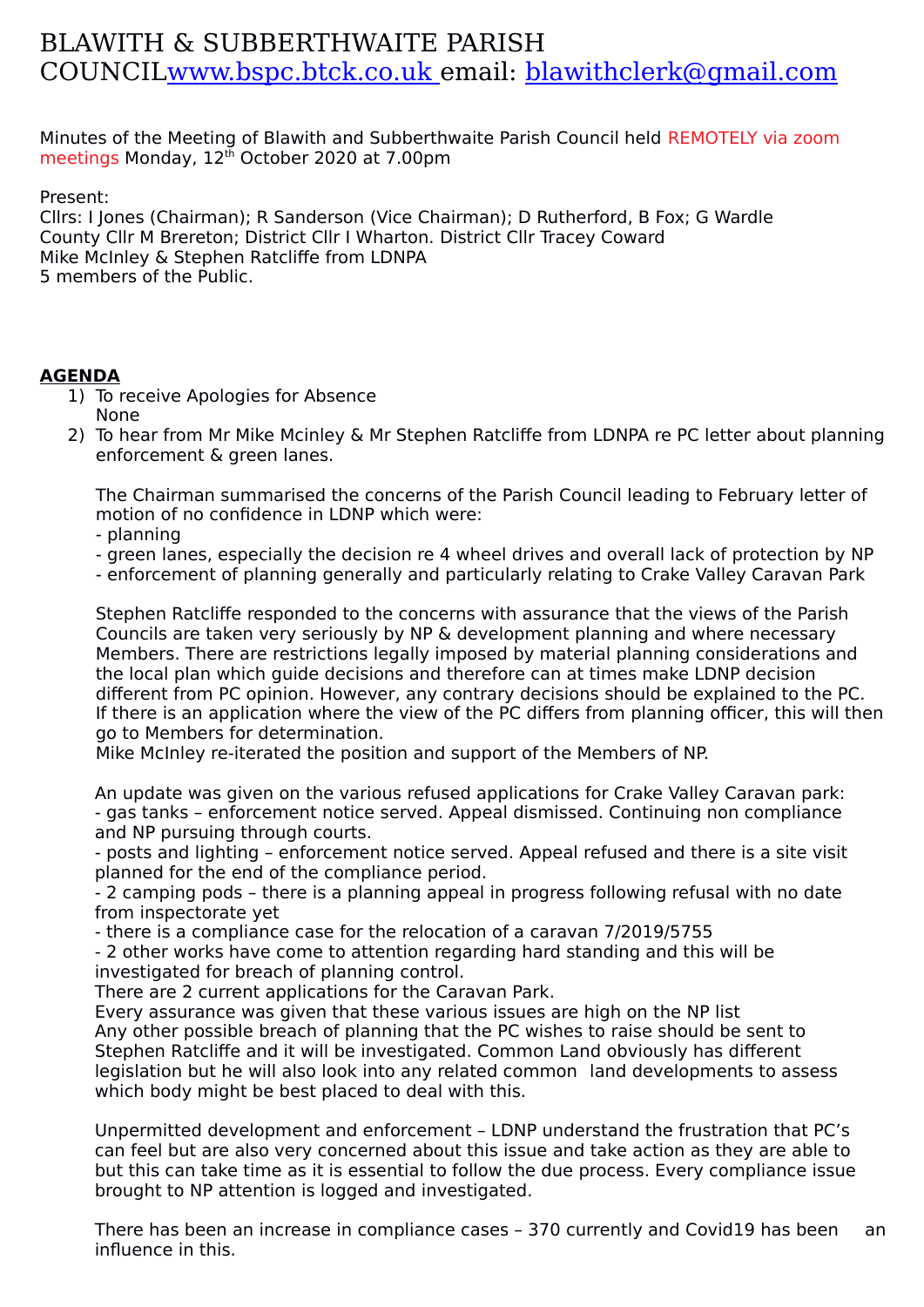## BLAWITH & SUBBERTHWAITE PARISH COUNCI[L www.bspc.btck.co.uk](http://www.bspc.btck.co.uk/) email: [blawithclerk@gmail.com](mailto:blawithclerk@gmail.com)

-Kirkby Moor Wind Farm – Np have to consider whether to comment on plans outside of the boundary although they do comment on large scale developments e.g. Sellafield. Members were not aware until it was too late of the situation with the Turbines and regret the missed opportunity. Cllr Jones expressed the PC's wish for support in the future on this.

- Green Lanes – Tilberthwaite Gill went to judicial review and is going though the due process. NP are satisfied they gave due consideration to all elements of the decision. The concern re 4 x 4's is very much appreciated. Covid has led to an increase in the area. Rangers and Volunteers and the Police are very much involved in trying to address the problem. It is important for people to report every incident to the Police on 101. The NP appreciate it is causing destruction but measures take time to implement. NP are very committed to protection of the environment.

The Parish Council thanked Mike McInley & Stephen Ratcliffe for their attendance at the meeting and expressed their feeling of re-assurance from the discussions and their commitment to the issues raised.

3) To receive Representations from Members of the Public

- Cllr Brereton suggested there is a case for a blanket approach for all National Parks for a more robust framework to protect the various areas, particularly in light of the experience during this summer and Covid19. It was agreed that there is a new demographic to consider in future planning.

- Cllr Wharton has advisory signs re parking for opposite Greenholme Farm. It may be possible to come to agreement with Forestry Commission to re-open car parks. - Cllr Coward updated on the subject of the proposals for Unitary authority. This will be voted to expand to a full proposal but SLDC also do not feel it is the right time in current circumstances. An email had been received from Kirkby Ireleth PC regarding the District Councillor representation. Cllr Coward responded to say that all PC's are very different and therefore one fits all does not apply but any issues raised with District Cllrs are giving full attention.

The Parish Council wished to put on record their thanks and appreciation for all the work of Cllr Anne Hall who has now stepped down.

4) To approve the signing by the Chairman of the Minutes of the last meetings  $(14<sup>th</sup>$  September, 2020)

Resolved: To approve as a correct record.

- 5) To receive Declarations of Interest None
- 6) To consider Requests for Dispensations None
- 
- 7) To consider Planning/Development Matters (and to ratify observations already submitted) 6.a. Applications

7/2020/5468 - The Old Church, Blawith - Proposed garage and garden studio (following withdrawal of application 7/2019/5191)

Resolved: response of neutral. That the PC feel the garage is in keeping with surroundings but that there is insufficient detail to comment on the studio.

7/2020/5558 – Crake Valley Caravan Park – freestanding panel illuminated sign Resolved: response of objection on the grounds of excessive light pollution.

7/2020/5621 – Crake Valley Caravan Park – use of land for seasonal tended camping Resolved: Response of objection based on:

- there has been no precedent for extensive camping over a long period of time

- development on common land is not permitted or acceptable

- the proposals would lead to unsightly tourism out of character with its environment and inappropriate noise/disturbance

6.b. Notifications:

None